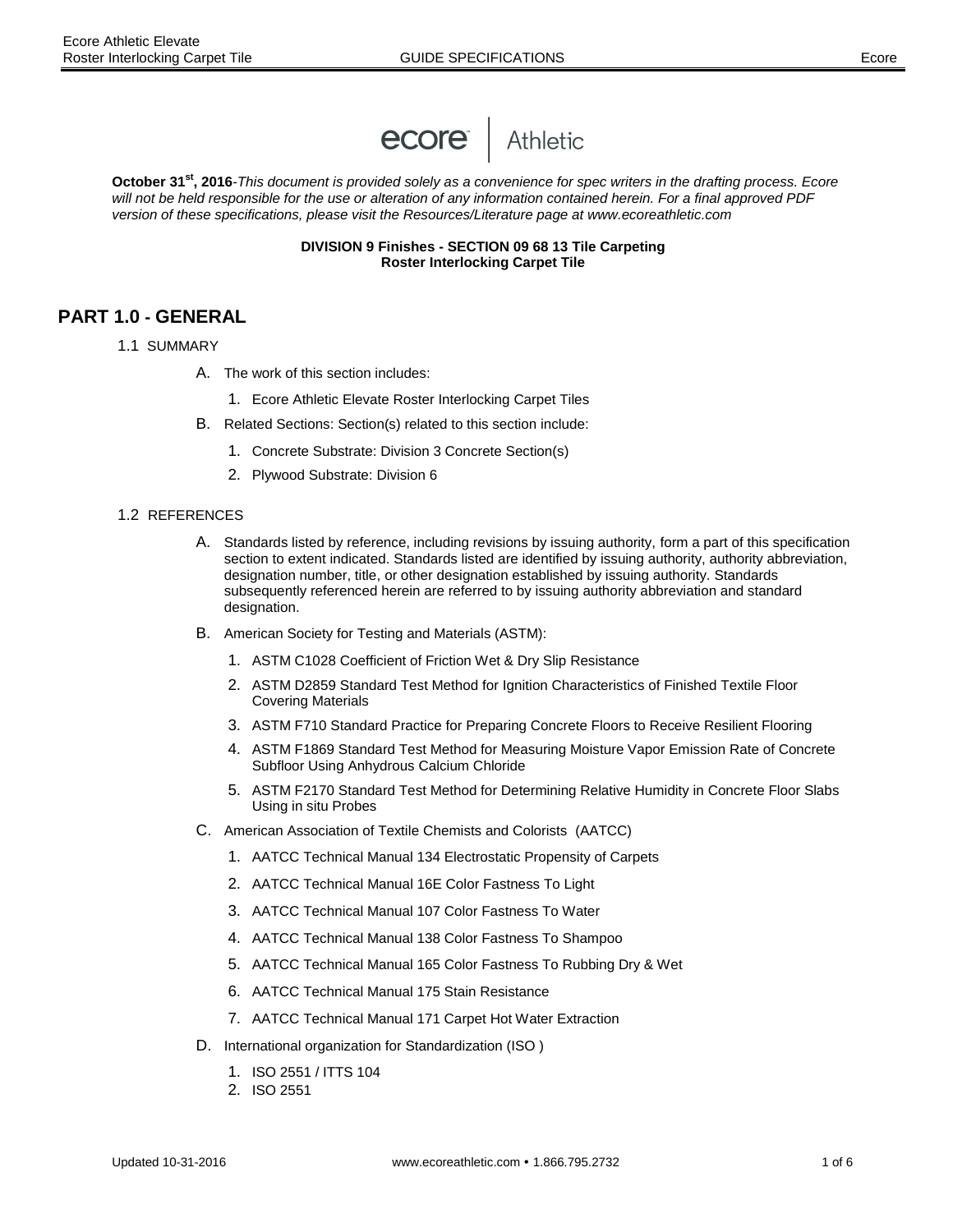A. Performance Requirements: Provide Roster, which has been manufactured and installed to maintain performance criteria stated by manufacturer without defects, damage, or failure.

#### 1.4 SUBMITTALS

- A. General: Submit listed submittals in accordance with Conditions of the Contract and Division 1 Submittal Procedures Section.
- B. LEED: Provide documentation of how the requirements for credit will be met.
	- 1. List of proposed materials with recycled content. Indicate pre-consumer and post-consumer content.
	- 2. Product data and certification letter indicating percentage of recycled content for both pre-consumer and post-consumer content.
	- 3. Recycled content is defined in accordance with the International Organization for Standardization document, ISO 14021 environmental labels and declarations.
		- a. Post-consumer material waste materials diverted from the waste stream after consumer or commercial use.
		- b. Pre-consumer material materials diverted from the waste stream during the manufacturing process. Excluded are regrind, rework, and scrap.
- C. Product Data: Submit product data, including manufacturer's guide specifications product sheet, for specified products.
- D. Shop Drawings: Submit shop drawings showing layout, profiles, and product components, including anchorage, accessories, finish colors, patterns, and textures.
- E. Samples: Submit selection and verification samples for finishes, colors, and textures.
- F. Quality Assurance Submittals:
	- 1. Provide Manufacturer's current installation guidelines as published by the manufacturer.
	- 2. Certificates: If required, certification of performance characteristics specified in this document shall be provided by the manufacturer.

**Specifier Note***:* Coordinate paragraph below with Part 3.5 Field Quality Requirements Article herein. Retain or delete as applicable.

- 3. Manufacturer's Field Reports: Manufacturer's field reports specified herein.
- G. Closeout Submittals:
	- 1. Operation and Maintenance Data: Operation and maintenance data for installed products in accordance with Division 1 Closeout Submittals (Maintenance Data and Operational Data) Section. Include methods for maintaining installed products and precautions against cleaning materials and methods detrimental to finishes and performance.
	- 2. Warranty: Warranty documents specified herein.

#### 1.5 QUALITY ASSURANCE

- A. Qualifications:
	- 1. Installer Qualifications: Installer experienced in performing work of this section, who has specialized in installation of work similar to that required for this project.
		- a. Certificate: When requested, submit certificate indicating qualification.
	- 2. Manufacturer's Qualifications: Manufacturer capable of providing field service representation during construction and approving application method.

**Specifier Note:** Paragraph below should list obligations for compliance with specific code requirements particular to this section. General statements to comply with a particular code are typically addressed in Conditions of Contract and Division 1 Regulatory Requirements Section. Regulatory Requirements: [specify applicable requirements of regulatory agencies].

B. Mock-Ups: Install at project site a job mock-up using acceptable products and manufacturer-approved installation methods. Obtain owner and architect's acceptance of finish color, texture and pattern, and workmanship standard. Comply with Division 1 Quality Control (Mock-Up Requirements) Section.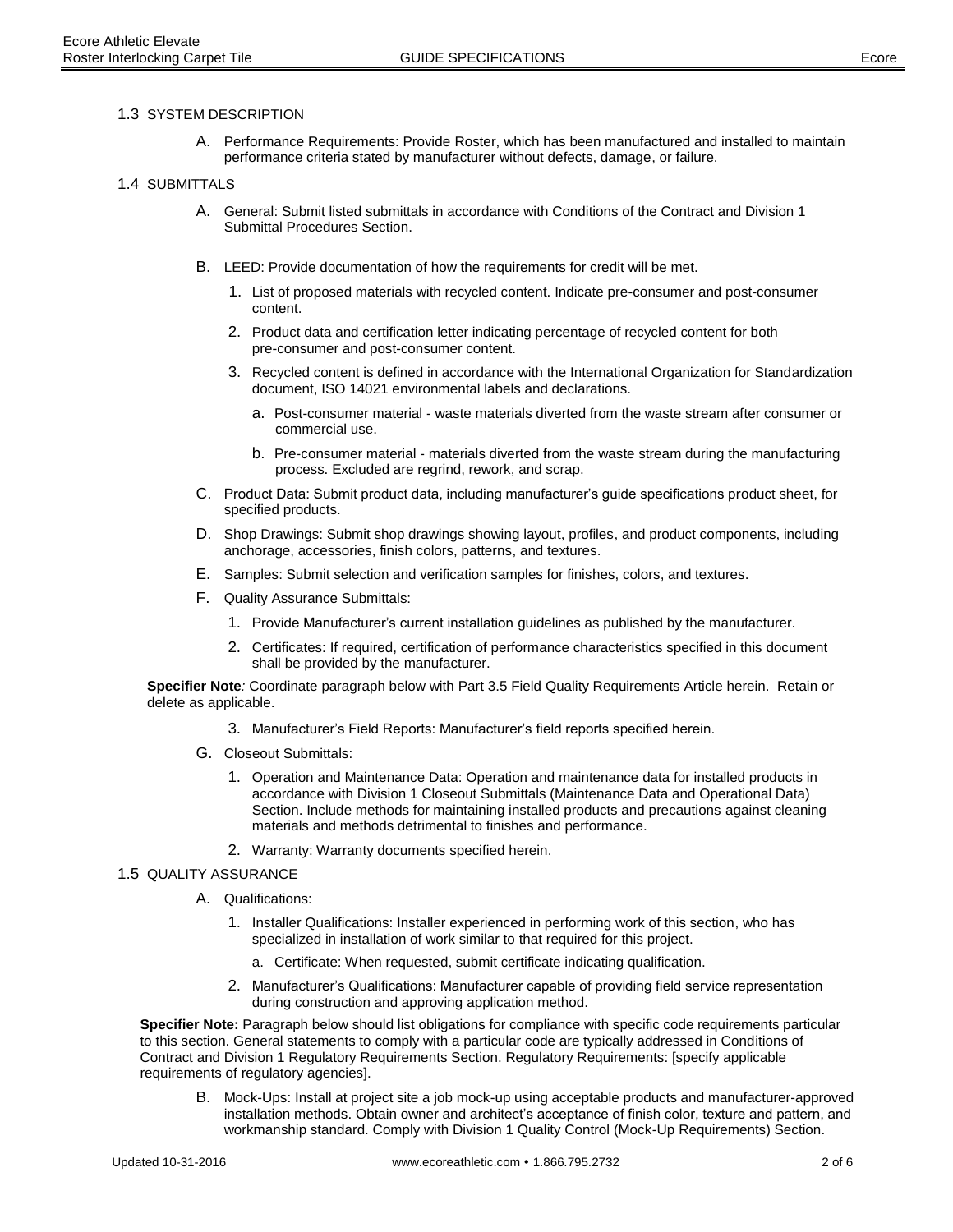- 1. Mock-Up Size: [specify mock-up size].
- 2. Maintenance: Maintain mock-up during construction for workmanship comparison; remove and legally dispose of mock-up when no longer required.
- 3. Incorporation: Mock-up may be incorporated into final construction upon owner's approval.
- C. Pre-installation Meetings: Conduct pre-installation meeting to verify project requirements, substrate conditions, manufacturer's instructions, and manufacturer's warranty requirements. Comply with Division 1 Project Management and Coordination (Project Meetings) Section.
- D. Pre-installation Testing: Conduct pre-installation testing as follows [specify substrate testing; consult with flooring manufacturer].
- 1.6 DELIVERY, STORAGE & HANDLING
	- A. General: Comply with Division 1 Product Requirements Sections.
	- B. Ordering: Comply with manufacturer's ordering instructions and lead time requirements to avoid construction delays.
	- C. Delivery: Deliver materials in manufacturer's original, unopened, undamaged containers with identification labels intact.
	- D. Storage and Protection: Store materials at temperature and humidity conditions recommended by manufacturer and protect from exposure to harmful weather conditions.

### 1.7 PROJECT CONDITIONS

- A. Temperature Requirements: Maintain air temperature in spaces where products will be installed for time period before, during and after installation, as recommended by manufacturer.
- B. Field Measurements: Verify actual measurements/openings by field measurements before fabrication; show recorded measurements on shop drawings. Coordinate field measurements and fabrication schedule with construction progress to avoid construction delays.
- 1.8 WARRANTY
	- A. Project Warranty: Refer to Conditions of the Contract for project warranty provisions.
	- B. Manufacturer's Warranty: Submit, for owner's acceptance, manufacturer's standard warranty document executed by authorized company official. Manufacturer's warranty is in addition to and not a limitation of other rights owner may have under contract documents.

**Specifier Note:** Coordinate paragraph below with manufacturer's warranty requirements.

1. Warranty Period: [Specify term] years commencing in Date of Substantial Completion.

### 1.9 MAINTENANCE

- A. Extra Materials: Deliver to owner extra materials from same production run as products installed. Package products with protective covering and identify with descriptive labels. Comply with Division 1 Closeout Submittals (Maintenance Materials) Section.
	- 1. Quantity: Furnish quantity of recycled rubber flooring with itstru technology units equal to [specify %] of amount installed.
	- 2. Delivery, Storage and Protection: Comply with owner's requirements for delivery, storage, and protection of extra materials.

# **PART 2.0 - PROPRIETARY MANUFACTURER/PRODUCTS**

**Specifier Note:** Retain article below for proprietary method specification. Add product attributes performance characteristics, material standards, and descriptions, as applicable. Use of such phrases as "or equal" or "or approved equal" or similar phrases may cause ambiguity in specifications. Such phrases require verification (procedural, legal, and regulatory) and assignment of responsibility for determining "or equal" products.

### 2.1 MANUFACTURER: Ecore

A. Address: 715 Fountain Ave., Lancaster, PA 17601; Telephone: (800) 322-1923, (717) 295-3400; Fax: (717) 295-3414; Email: info@ecoreintl.com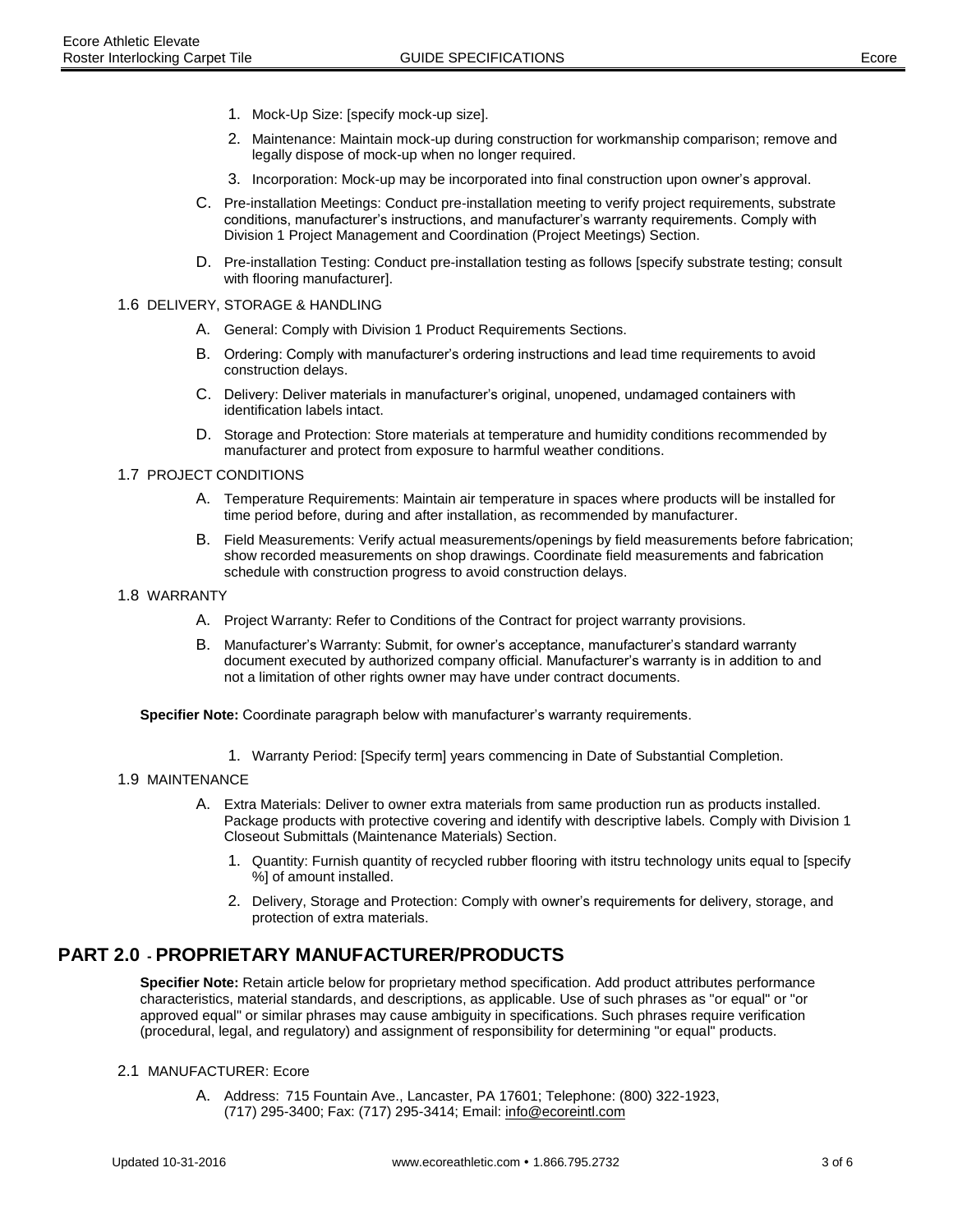# 2.2 PROPRIETARY PRODUCT(S)

- A. Flooring and adhesives manufactured by Ecore International.
	- 1. Elevate Roster with itstru-5 technology. Consisting of a 5mm underlayment fusion bonded to a polypropylene fabric wear layer.

## 2.3.1 Elevate Roster [Interlocking Tile] Flooring

| А.       | Product Name:                                             | The fusion bonded, double layer, rubber surface furnished under<br>this specification shall be Elevate Roster.                                                                                                                                              |
|----------|-----------------------------------------------------------|-------------------------------------------------------------------------------------------------------------------------------------------------------------------------------------------------------------------------------------------------------------|
| В.       | Material:                                                 | Fabric face, consisting of 100% non-woven polypropylene; fusion<br>bonded to a 97% post-consumer recycled rubber backing.<br>Backing consisting of high quality recycled rubber granules<br>encapsulated in a wear and water resistant elastomeric network. |
| C.       | Tile Dimension:                                           | Roster will have a nominal overall thickness of 7mm, Width: 23",<br>Length: 23", Overall: 3.673 square foot per tile                                                                                                                                        |
| D.       | Tile Weight:                                              | 3.2 lbs [1.45 kg] per tile                                                                                                                                                                                                                                  |
| Е.       | Colors:                                                   | Specify color from manufacturer's standard colors.                                                                                                                                                                                                          |
| F.       | Electrostatic Propensity:<br>(AATCC Test Method 134)      | -0.8 kv, max.                                                                                                                                                                                                                                               |
| I.       | <b>Carpet Hot Water Extraction</b><br>(AATCC 171)         | No Change                                                                                                                                                                                                                                                   |
| J.       | Color Fastness to Light<br>(AATCC Test Method 16E)        | No Change                                                                                                                                                                                                                                                   |
| Κ.       | <b>Color Fastness to Water</b><br>(AATCC Test Method 107) | No Change                                                                                                                                                                                                                                                   |
| L.       | Color Fastness to Shampoo<br>(AATCC Test Method 138)      | No Change                                                                                                                                                                                                                                                   |
|          | M. Color Fastness to Rubbing<br>(AATCC Test Method 165)   | No Change                                                                                                                                                                                                                                                   |
| N.       | <b>Stain Resistance</b><br>(AATCC 175)                    | No Staining                                                                                                                                                                                                                                                 |
| $\Omega$ | Coefficient of Friction<br>(ASTM C1028)                   | 0.7, Wet & Dry                                                                                                                                                                                                                                              |
| Р.       | Surface Flammability<br>(ASTM D2859 / ISO 6926)           | Pass                                                                                                                                                                                                                                                        |
| Q.       | Aachen Dimensional Stability<br>(ISO 2551 / ITTS 104)     | MD=+0.06%, AMD=-0.63%                                                                                                                                                                                                                                       |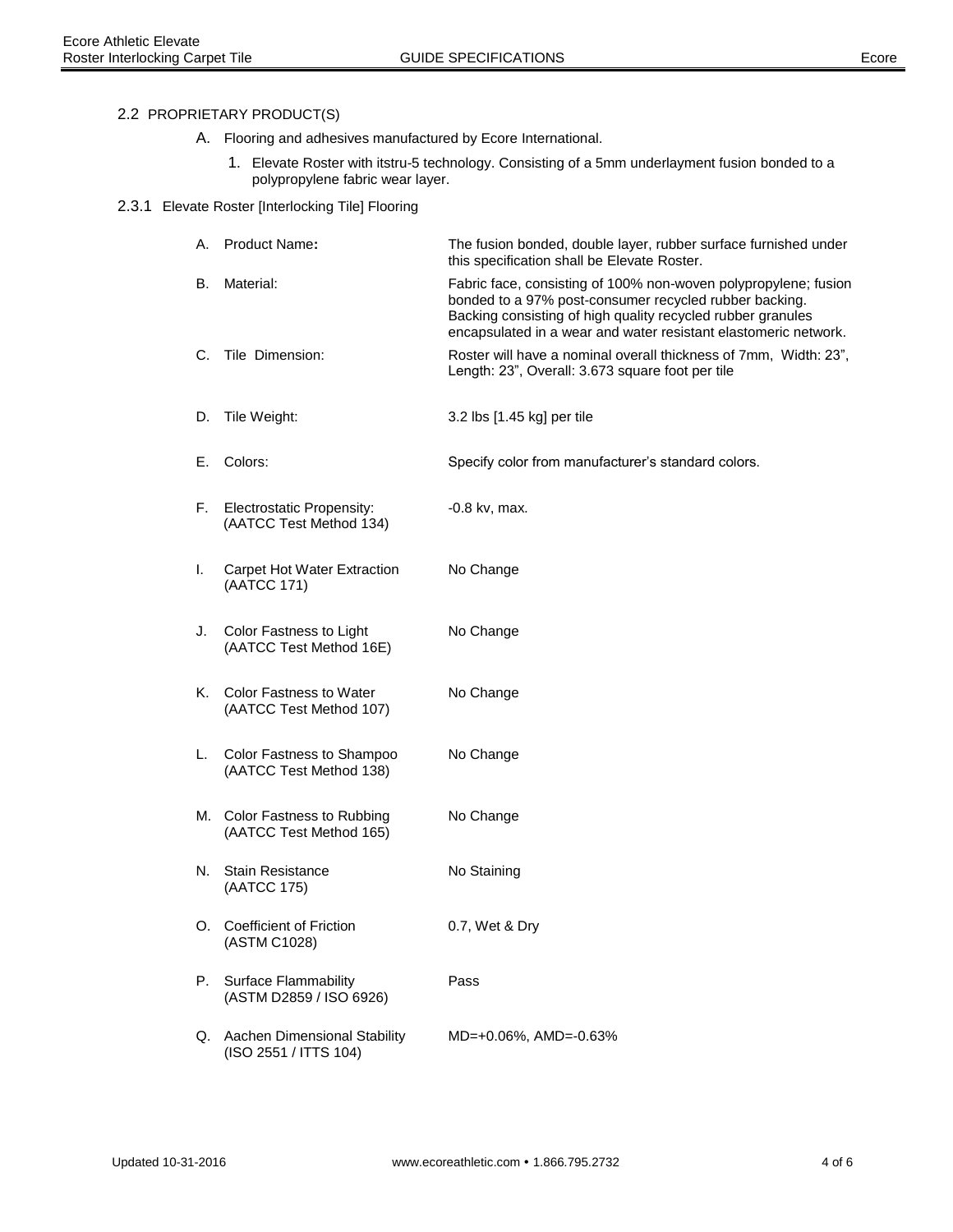#### 2.4 PRODUCT SUBSTITUTIONS

A. Substitutions: No substitutions permitted.

### 2.5 RELATED MATERIALS

A. Related Materials: Refer to other sections listed in Related Sections paragraph herein for related materials.

#### 2.6 SOURCE QUALITY

A. Source Quality: Obtain recycled rubber resilient flooring materials from a single manufacturer.

# **PART 3.0- EXECUTION**

**Specifier Note**: Revise article below to suit project requirements and specifier's practice.

#### 3.1 MANUFACTURER'S INSTRUCTIONS

A. Compliance: Comply with manufacturer's product data, including product technical bulletins, product catalog installation instructions, and product carton instructions for installation.

#### 3.2 EXAMINATION

A. Site Verification of Conditions: Verify substrate conditions, which have been previously installed under other sections, are acceptable for product installation in accordance with manufacturer's instructions.

#### 3.3 PREPARATION

A. Surface Preparation [specify applicable product preparation requirements]

**Specifier Note**: Coordinate article below with manufacturer's recommended installation details and requirements.

#### 3.4 ERECTION/INSTALLATION/APPLICATION/CONSTRUCTION

- A. Fusion Bonded Rubber Flooring Installation: Comply with Knot Elevate Roster Technical Manual for installation procedures and techniques.
- B. Finish Color/Textures/Patterns: [specify installation finishes coordinated with finishes specified in Part 2 Products].
- C. Related Products Installation: Refer to other sections listed in Related Sections paragraph herein for related products installation.

## 3.5 FIELD QUALITY REQUIREMENTS

**Specifier Note:** Edit paragraph below. Establish number and duration of periodic site visits with owner and manufacturer and specify below. Consult with manufacturer for services required. Coordinate paragraph below with Division 1 Quality Assurance Section and Part 1 Quality Assurance Submittals herein. Delete if manufacturer's field service is not required.

- A. Manufacturer's Field Services: Upon owner's request, provide manufacturer's field service, consisting of product use recommendations and periodic site visit for inspection of product installation, in accordance with manufacturer's instructions.
	- 1. Site Visits: [specify number and duration of periodic site visits]

#### 3.6 CLEANING

A. Cleaning: Remove temporary coverings and protection of adjacent work areas. Repair or replace damaged installed products. Clean installed products in accordance with manufacturer's instructions prior to owner's acceptance. Remove construction debris from project site and legally dispose of debris.

#### 3.7 PROTECTION

A. Protection: Protect installed product and finish surfaces from damage during construction.

**Specifier Note:** Retain article below to suit project requirements. Article may be used to describe specific criteria requirements of similar products or equipment.